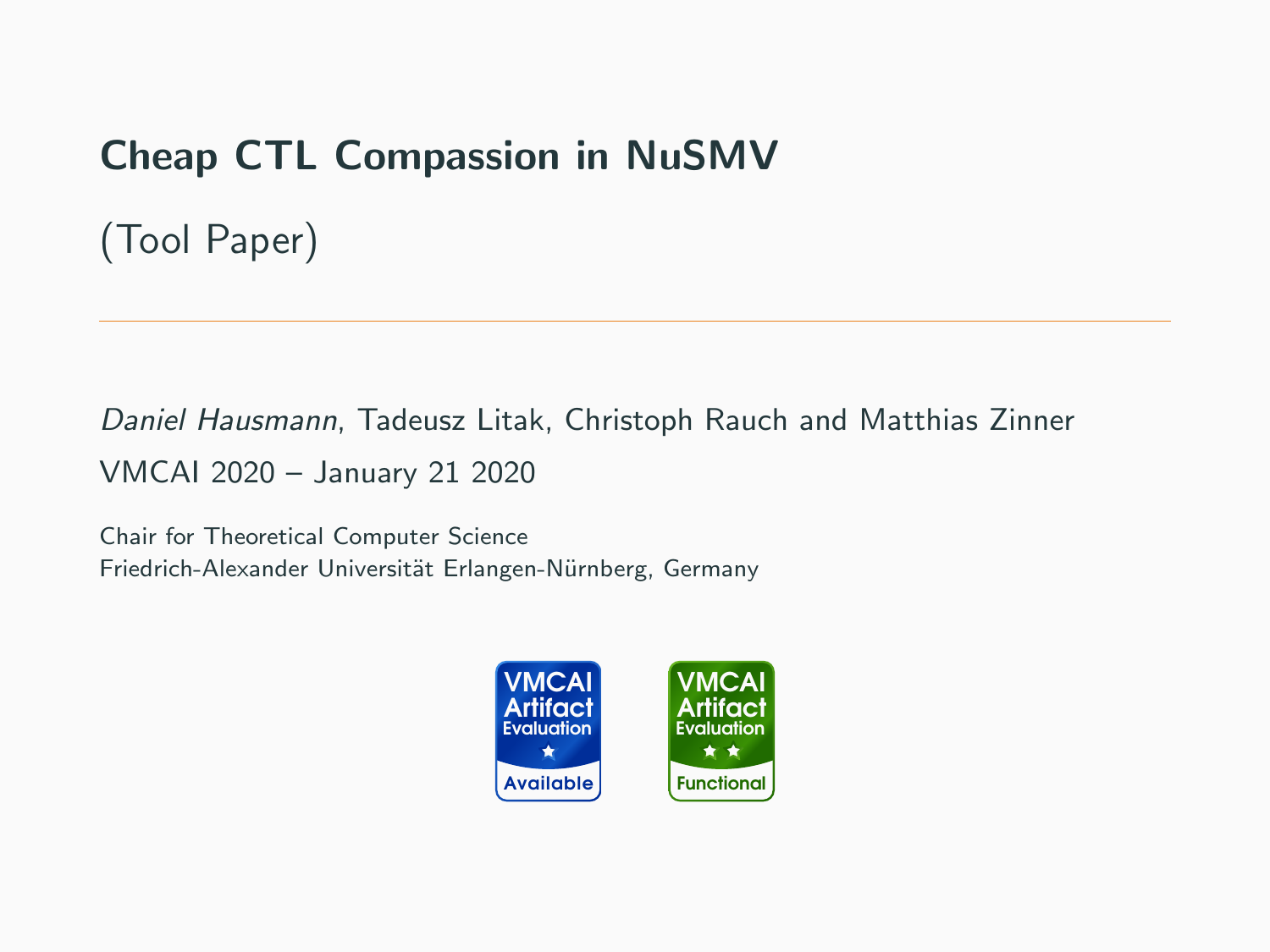# Model Checking for Branching Time Logics: Theory

- CTL: express reachability (EF) and safety (AG) properties of paths
	- model checking in  $\mathcal{O}(|\mathcal{M}| \cdot |\psi|)$
	- cannot express fairness properties (e.g. EGF)
- CTL<sup>∗</sup> (and FCTL, ECTL<sup>+</sup>) can express fairness properties, but. . .
	- model checking is  $PSPACE$ -complete  $(P<sup>NP</sup>$ -complete)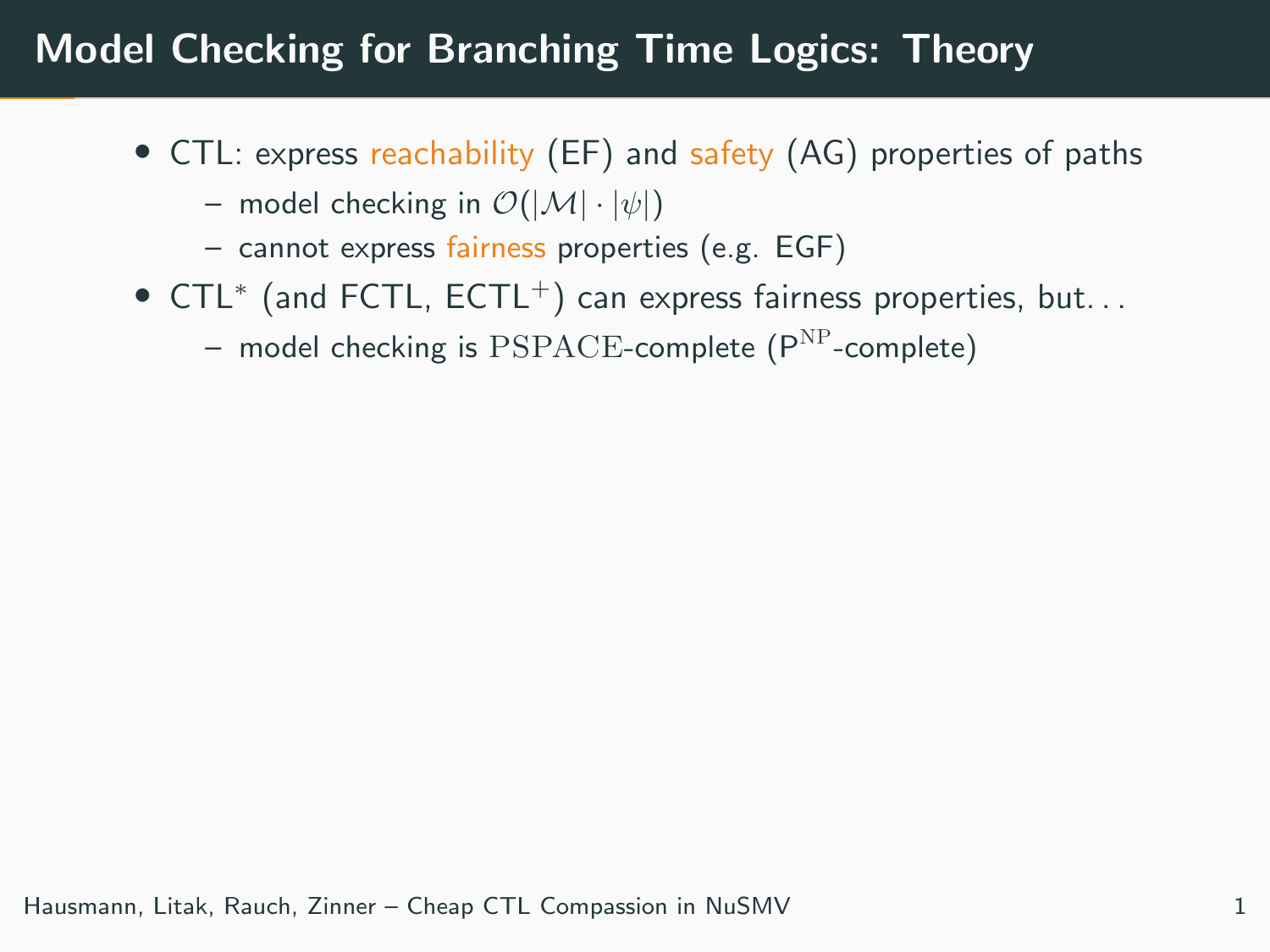# Model Checking for Branching Time Logics: Theory

- CTL: express reachability (EF) and safety (AG) properties of paths
	- model checking in  $\mathcal{O}(|\mathcal{M}| \cdot |\psi|)$
	- cannot express fairness properties (e.g. EGF)
- CTL<sup>∗</sup> (and FCTL, ECTL<sup>+</sup>) can express fairness properties, but. . .
	- $-$  model checking is PSPACE-complete ( $P^{NP}$ -complete)
- (unconditional) fairness:
- conditional fairness:
- strong fairness (compassion):

 $\bigwedge_{\psi\in \Psi}\mathsf{G}\mathsf{F}\,\psi$  $\bigwedge_{(\psi,\phi)\in \Psi}(\mathsf{FG}\,\neg\psi\rightarrow\mathsf{GF}\phi)$  $\bigwedge_{(\psi,\phi)\in \Psi}(\mathsf{GF}\,\psi\rightarrow\mathsf{GF}\phi)$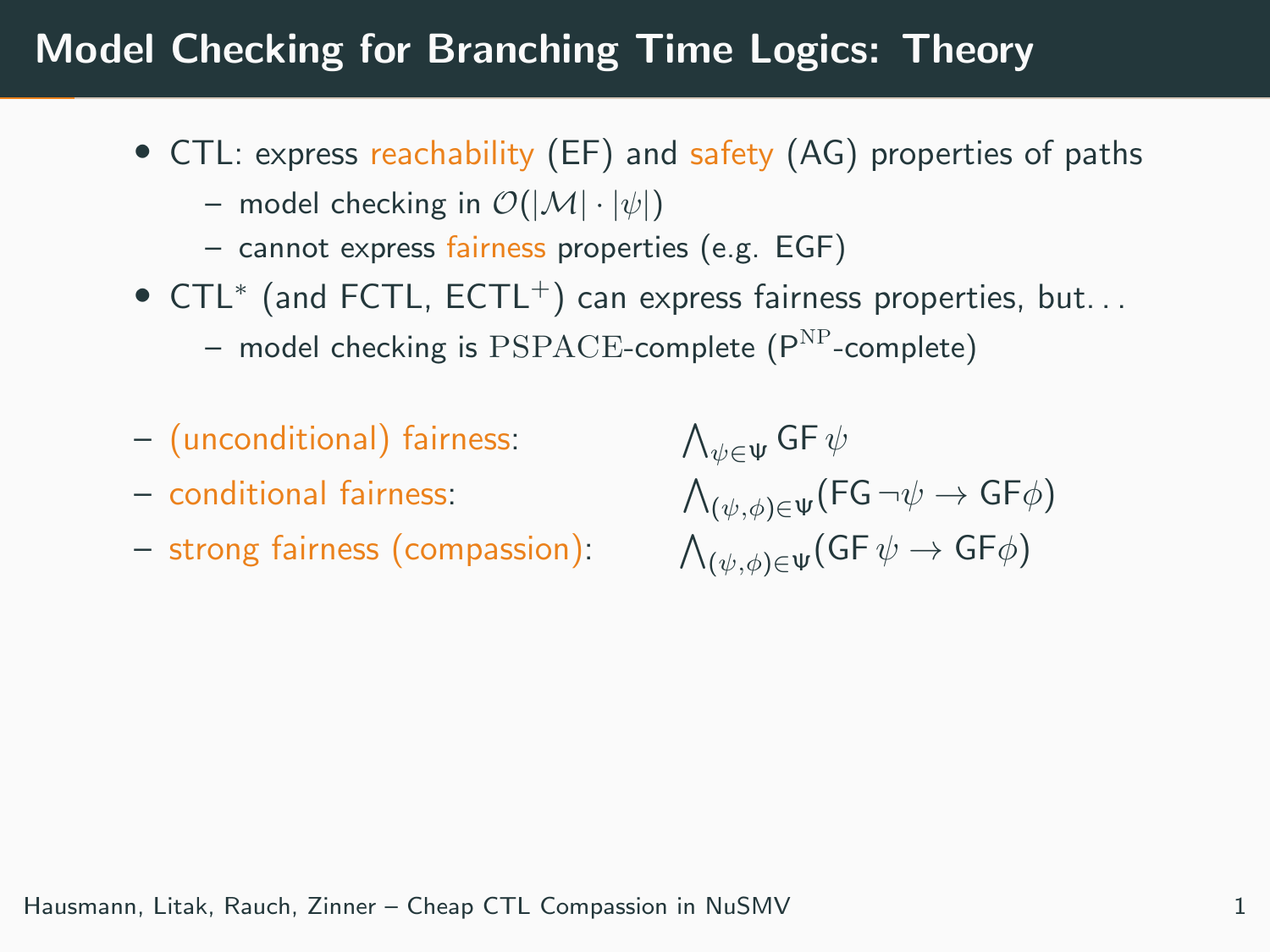# Model Checking for Branching Time Logics: Theory

- CTL: express reachability (EF) and safety (AG) properties of paths
	- model checking in  $\mathcal{O}(|\mathcal{M}| \cdot |\psi|)$
	- cannot express fairness properties (e.g. EGF)
- CTL<sup>∗</sup> (and FCTL, ECTL<sup>+</sup>) can express fairness properties, but. . .
	- $-$  model checking is PSPACE-complete ( $P^{NP}$ -complete)
- (unconditional) fairness:
- conditional fairness:
- strong fairness (compassion):

 $\bigwedge_{\psi\in \Psi}\mathsf{G}\mathsf{F}\,\psi$  $\bigwedge_{(\psi,\phi)\in \Psi}(\mathsf{FG}\,\neg\psi\rightarrow\mathsf{GF}\phi)$  $\bigwedge_{(\psi,\phi)\in \Psi}(\mathsf{GF}\,\psi\rightarrow\mathsf{GF}\phi)$ 

- Model checking  $\mathsf{CTL}^f$  [Ghilardi & van Gool, 2016] in  $\mathcal{O}(|\mathcal{M}| \cdot |\psi|)$ 
	- no succinct encoding of strong fairness
- Our contribution: Streett-fair CTL (SFCTL)
	- model checking in  $\mathcal{O}(|\mathcal{M}| \cdot |\psi|)$
	- succinct encoding of all above fairness properties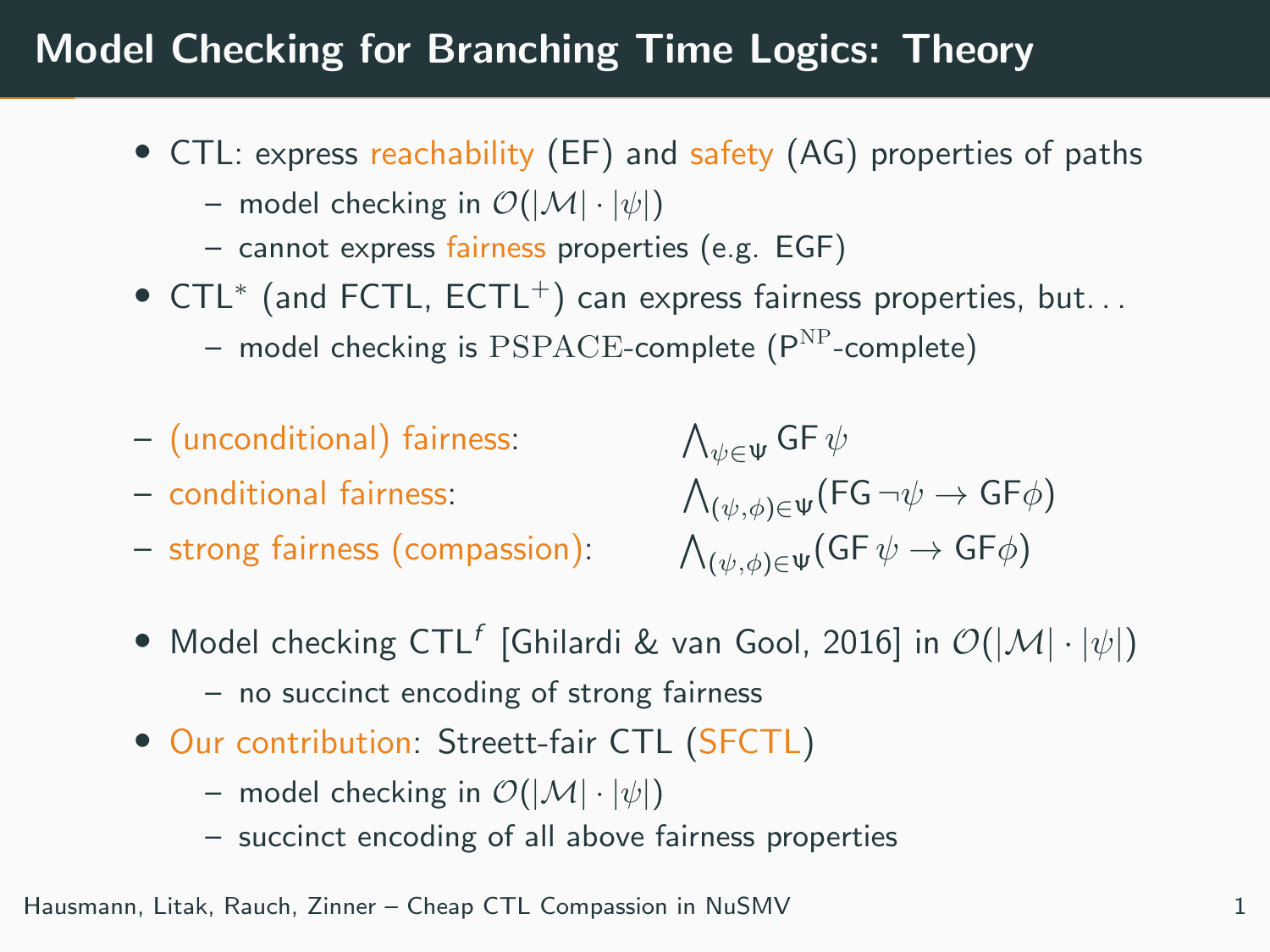# Model Checking for Branching Time Logics: Practice

- NuSMV: symbolic model checker for CTL (and LTL)
	- supports unconditional fairness constraints  $\forall$ (fair →  $\phi$ ),  $\exists$ (fair →  $\phi$ ), where  $\phi$  CTL-formula, fair conjunction of atoms
	- for CTL: no support for conditional fairness, strong fairness or fairness objectives (such as "all paths are fair")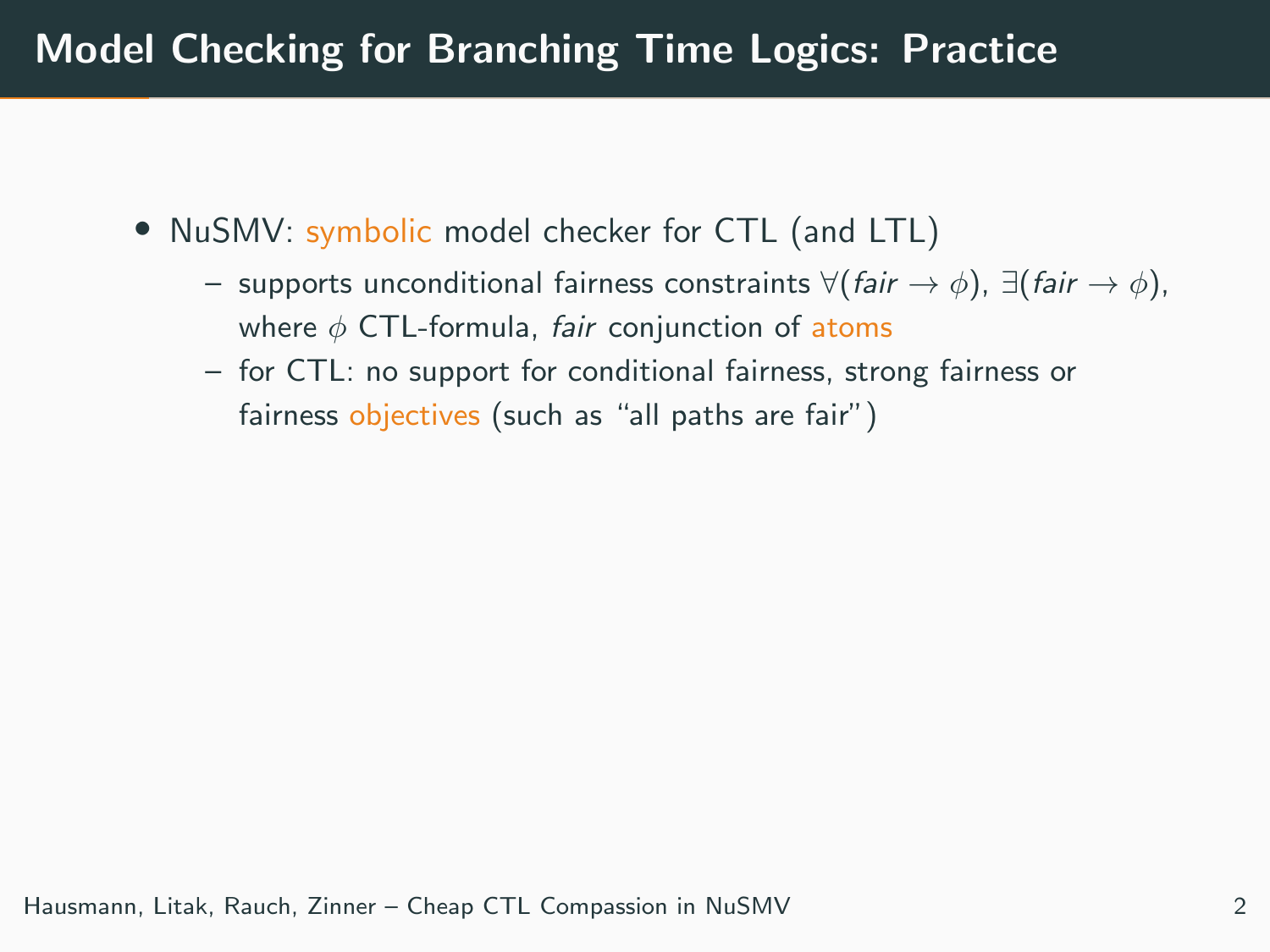# Model Checking for Branching Time Logics: Practice

- NuSMV: symbolic model checker for CTL (and LTL)
	- supports unconditional fairness constraints  $\forall$ (fair →  $\phi$ ),  $\exists$ (fair →  $\phi$ ), where  $\phi$  CTL-formula, fair conjunction of atoms
	- for CTL: no support for conditional fairness, strong fairness or fairness objectives (such as "all paths are fair")
- Our contribution: extension NuSMV<sup>sf</sup>, model checking for **SFCTL** 
	- adds support for conditional and strong fairness (compassion)
	- adds support for (strong) fairness objectives over formulas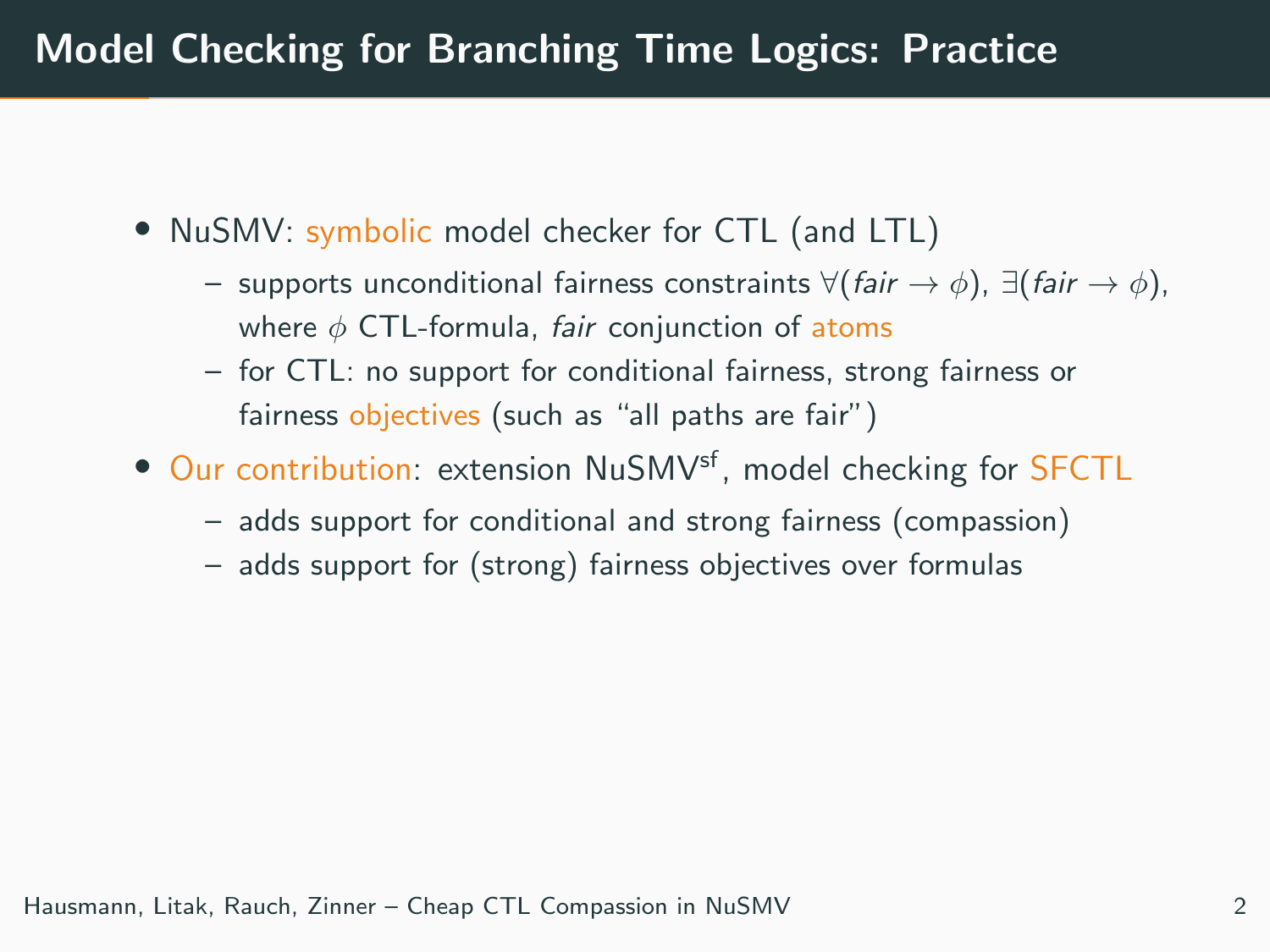# Model Checking for Branching Time Logics: Practice

- NuSMV: symbolic model checker for CTL (and LTL)
	- supports unconditional fairness constraints  $\forall$ (fair →  $\phi$ ),  $\exists$ (fair →  $\phi$ ), where  $\phi$  CTL-formula, fair conjunction of atoms
	- for CTL: no support for conditional fairness, strong fairness or fairness objectives (such as "all paths are fair")
- Our contribution: extension NuSMV<sup>sf</sup>, model checking for SFCTL
	- adds support for conditional and strong fairness (compassion)
	- adds support for (strong) fairness objectives over formulas

### Model checking for  $SFCTL =$  solving parity games with 2 priorities

 $\rightsquigarrow$  We can benchmark NuSMV<sup>sf</sup> against (symbolic) parity game solvers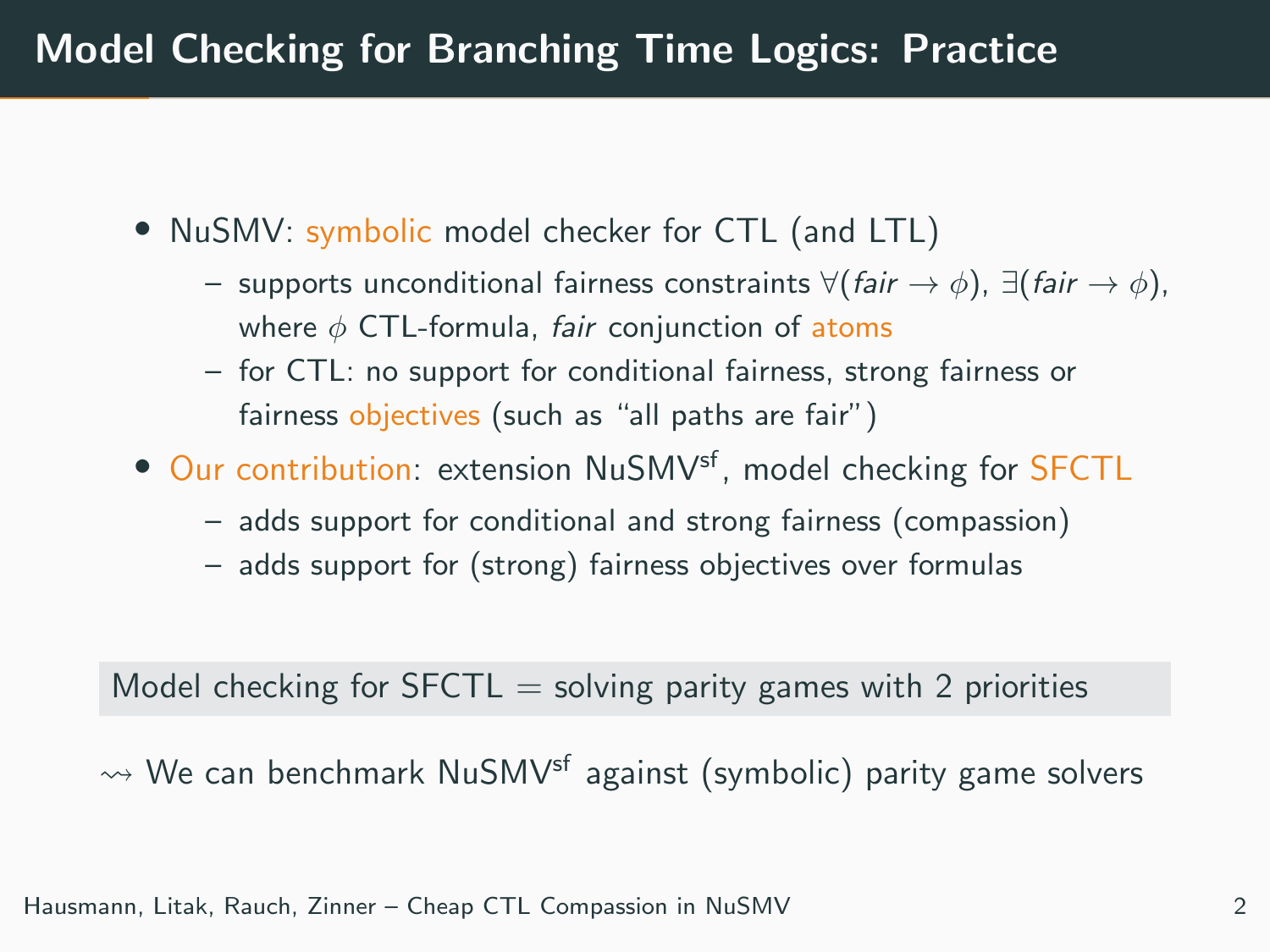#### Streett-Fair CTL, Syntax

$$
\phi, \psi, \chi := \top \mid p \mid \neg \phi \mid \phi \land \psi \mid \mathsf{EX} \phi \mid \mathsf{E} \phi \mathsf{U} \psi \mid
$$
  
 
$$
\mathsf{E}(\phi_1 \blacktriangleright \psi_1, \dots, \phi_n \blacktriangleright \psi_n) \mathsf{G} \chi \qquad p \in \mathsf{At}, n \in \mathbb{N}
$$

#### Streett-Fair CTL, Semantics

- Interpret formulas over transition systems  $M := (S, \longrightarrow, L)$
- Semantics of Boolean operators, EX and EU as usual
- $M, s \models E(\phi_1 \triangleright \psi_1, \ldots, \phi_n \triangleright \psi_n) G \chi$  iff  $\exists$  path  $\pi$  starting at s s.t.
	- $\chi$  holds globally on  $\pi$
	- for all  $1 \leq i \leq n$ :

if  $\phi_i$  holds infinitely often on  $\pi$ , then  $\psi_i$  holds infinitely often on  $\pi$ .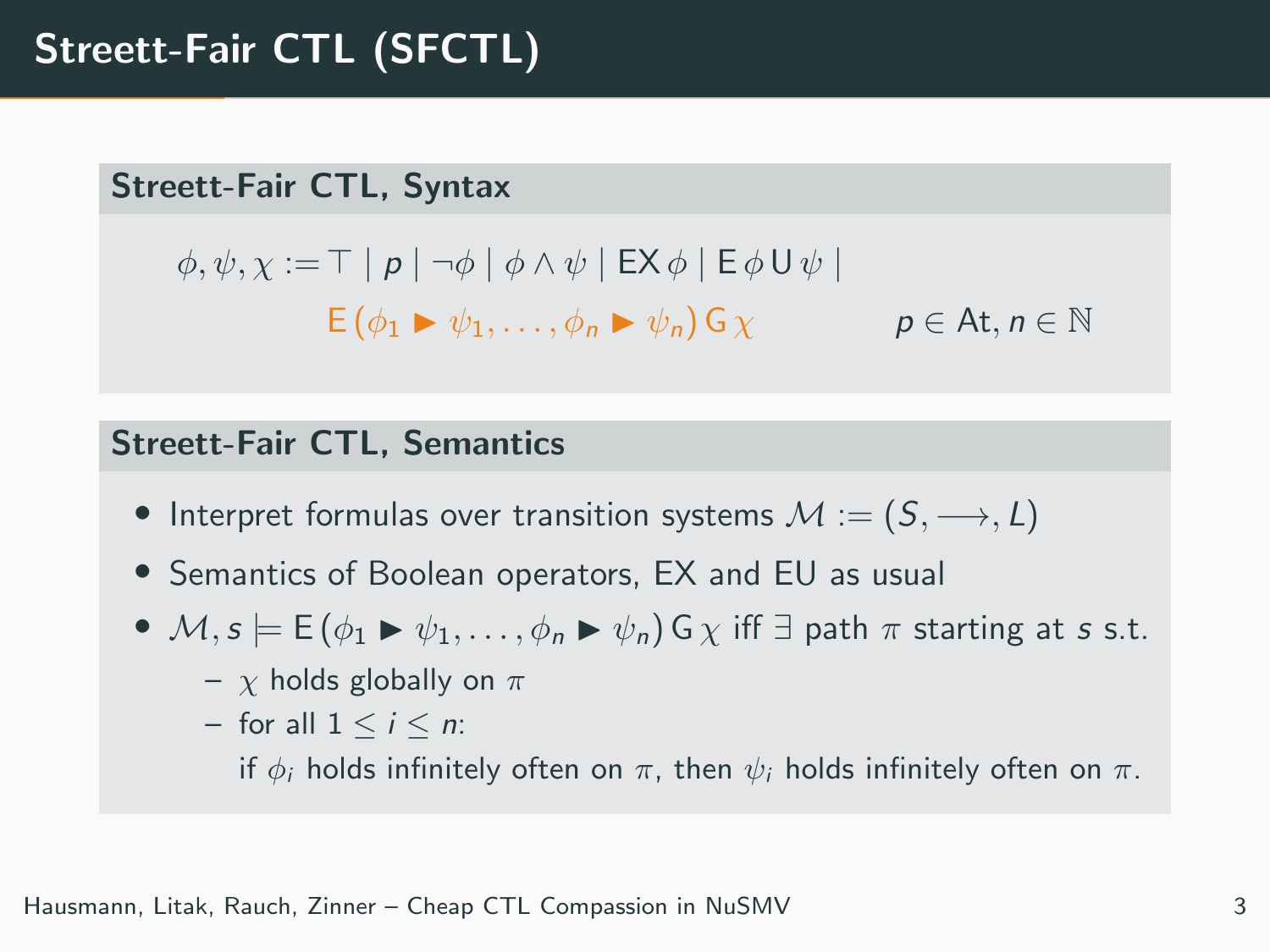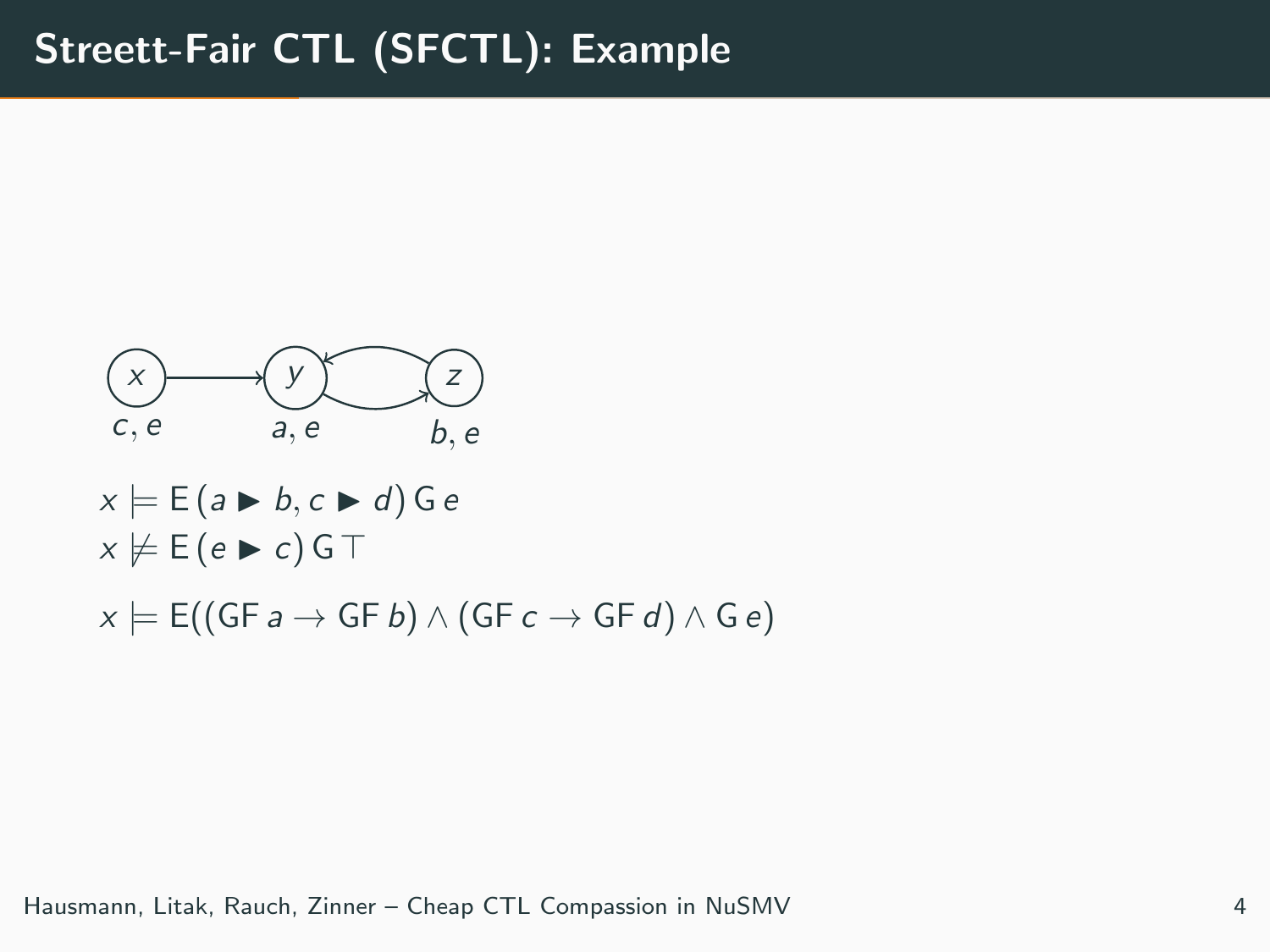# Embedding SFCTL into the  $\mu$ -Calculus

### Definition

$$
\tau(Y) := \bigwedge_{1 \leq i \leq n} (EX(\mu Z.(\psi_i \wedge Y) \vee (Y \wedge EX(Z))) \vee (\neg \phi_i \wedge EXY))
$$

Lemma [Emerson & Lei, 1986]

$$
E(\phi_1 \triangleright \psi_1, \ldots, \phi_n \triangleright \psi_n) G \chi \equiv E \chi U \nu Y. (\chi \wedge \tau(Y))
$$

Hence SFCTL embeds into the  $\mu$ -calculus with alternation depth  $\leq$  2.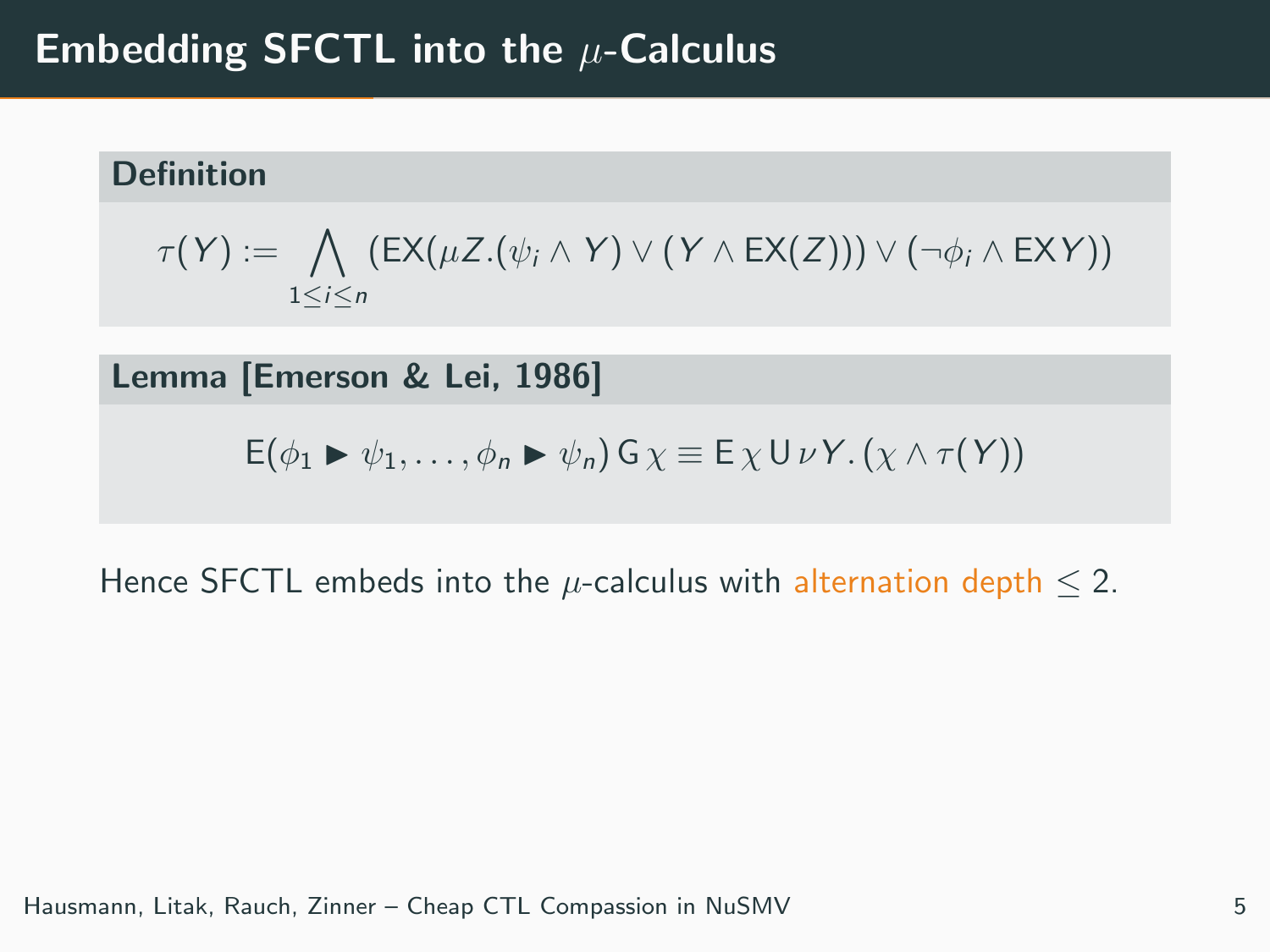# Embedding SFCTL into the  $\mu$ -Calculus

## Definition

$$
\tau(Y) := \bigwedge_{1 \leq i \leq n} (EX(\mu Z.(\psi_i \wedge Y) \vee (Y \wedge EX(Z))) \vee (\neg \phi_i \wedge EXY))
$$

Lemma [Emerson & Lei, 1986]

$$
E(\phi_1 \triangleright \psi_1, \ldots, \phi_n \triangleright \psi_n) G \chi \equiv E \chi U \nu Y. (\chi \wedge \tau(Y))
$$

Hence SFCTL embeds into the  $\mu$ -calculus with alternation depth  $\leq$  2.

#### **Corollary**

- Model checking for  $SFCTL_n$  can be done in time  $\mathcal{O}(\mathcal{M} \cdot |\phi|)$ .
- Model checking for SFCTL can be done in time  $\mathcal{O}(\mathcal{M}\cdot |\phi|^2)$ .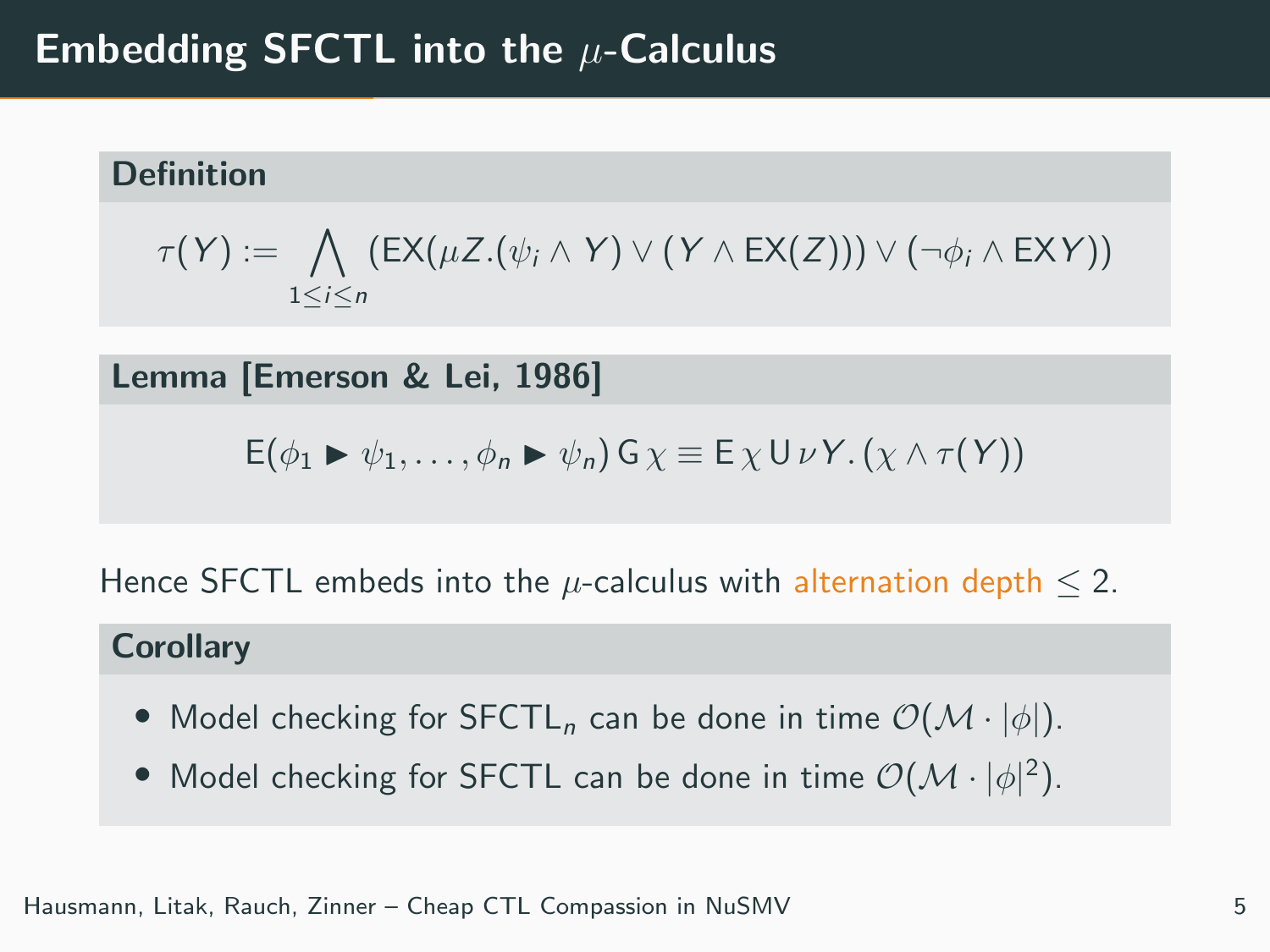# Embedding SFCTL into the  $\mu$ -Calculus

## Definition

$$
\tau(Y) := \bigwedge_{1 \leq i \leq n} (EX(\mu Z.(\psi_i \wedge Y) \vee (Y \wedge EX(Z))) \vee (\neg \phi_i \wedge EXY))
$$

Lemma [Emerson & Lei, 1986]

$$
E(\phi_1 \triangleright \psi_1, \ldots, \phi_n \triangleright \psi_n) G \chi \equiv E \chi U \nu Y. (\chi \wedge \tau(Y))
$$

Hence SFCTL embeds into the  $\mu$ -calculus with alternation depth  $\leq$  2.

#### **Corollary**

- Model checking for SFCTL<sub>n</sub> can be done in time  $\mathcal{O}(\mathcal{M} \cdot |\phi|)$ .
- Model checking for SFCTL can be done in time  $\mathcal{O}(\mathcal{M}\cdot |\phi|^2)$ .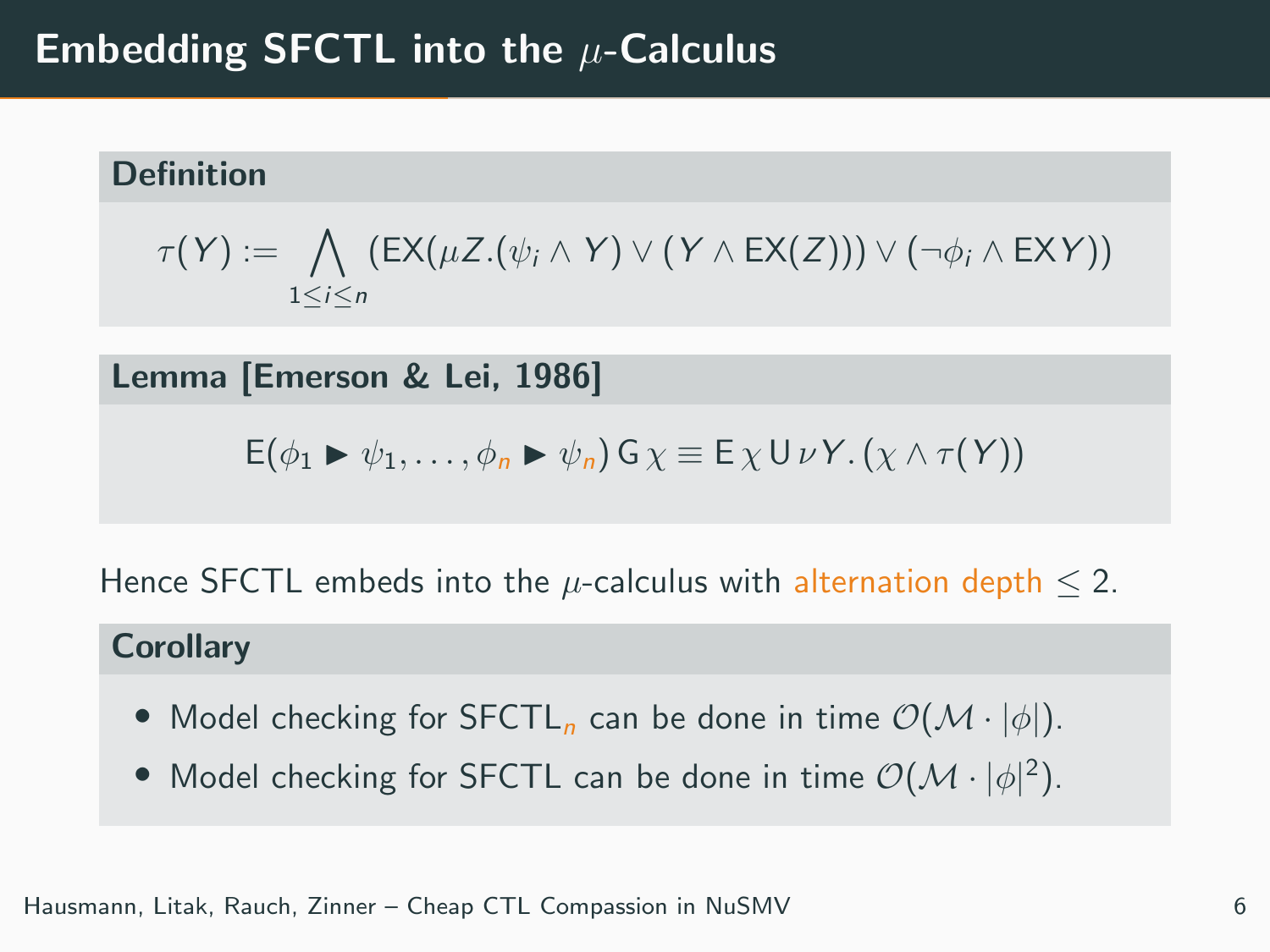Recall:  $\tau(Y) = \bigwedge_{1 \leq i \leq n} (\mathsf{EX}(\mu Z . (\psi_i \wedge Y) \vee (Y \wedge \mathsf{EX}(Z))) \vee (\neg \phi_i \wedge \mathsf{EX} Y))$ 

Extended Streett-Fair CTL (ESFCTL):  $\langle \phi_1 \triangleright \psi_1, \ldots, \phi_n \triangleright \psi_n \rangle := \nu Y \cdot \tau(Y)$ 

" $\forall 1 \leq i \leq n$ , if  $t$  satisfying  $\phi_i$  is reachable, then  $u$  satisfying  $\psi_i$  is reachable from  $t$ "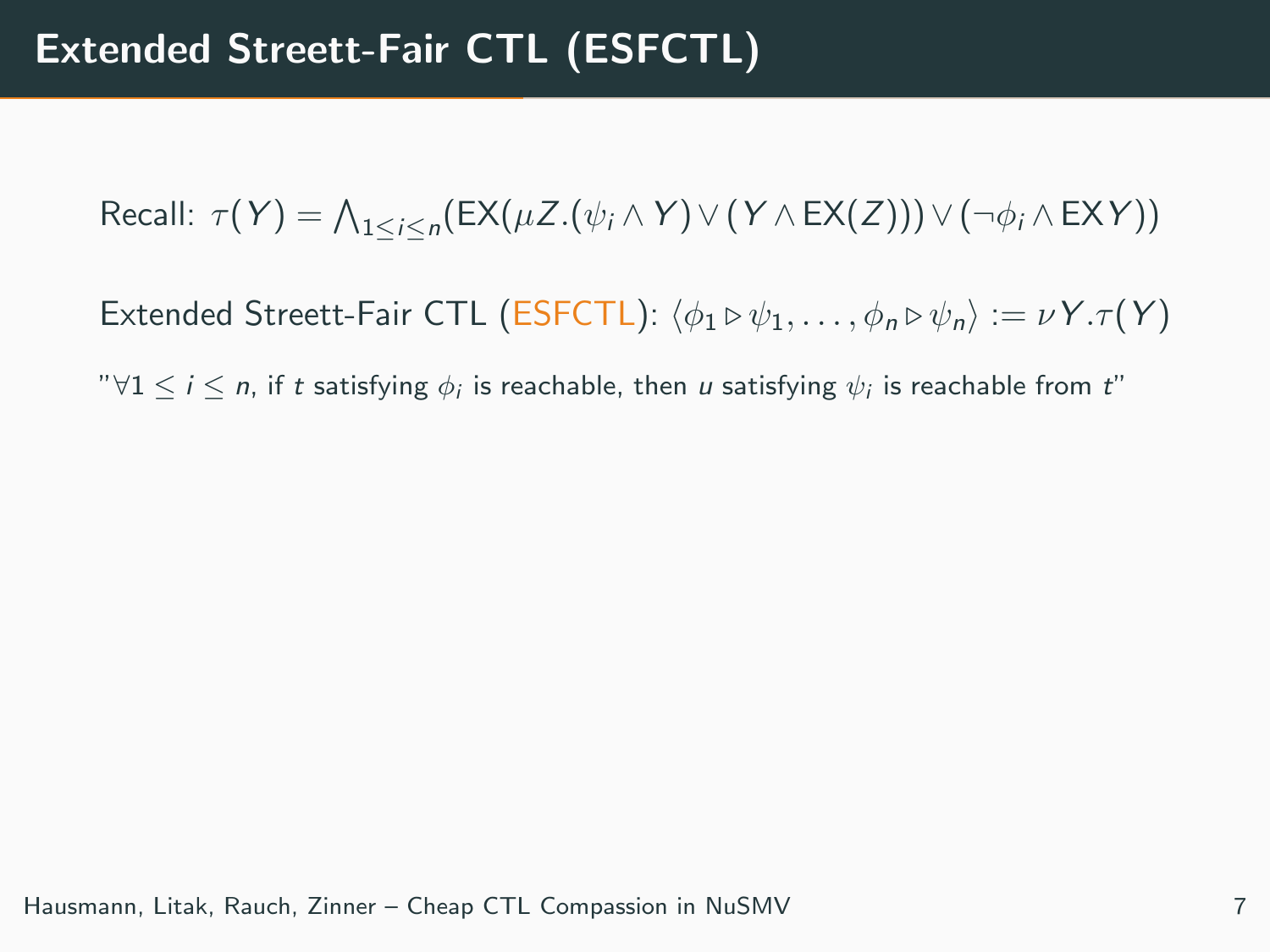Recall:  $\tau(Y) = \bigwedge_{1 \leq i \leq n} (\mathsf{EX}(\mu Z . (\psi_i \wedge Y) \vee (Y \wedge \mathsf{EX}(Z))) \vee (\neg \phi_i \wedge \mathsf{EX} Y))$ 

Extended Streett-Fair CTL (ESFCTL):  $\langle \phi_1 \triangleright \psi_1, \ldots, \phi_n \triangleright \psi_n \rangle := \nu Y \cdot \tau(Y)$ 

" $\forall 1 \leq i \leq n$ , if  $t$  satisfying  $\phi_i$  is reachable, then  $u$  satisfying  $\psi_i$  is reachable from  $t$ "

Fact  $E(\phi_1 \triangleright \psi_1, \ldots, \phi_n \triangleright \psi_n) G_Y \equiv E_Y \cup \langle \phi_1 \triangleright \psi_1, \ldots, \phi_n \triangleright \psi_n, \neg \chi \triangleright \bot \rangle$ 

ESFCTL also embeds into the  $\mu$ -calculus with alternation depth  $\leq$  2.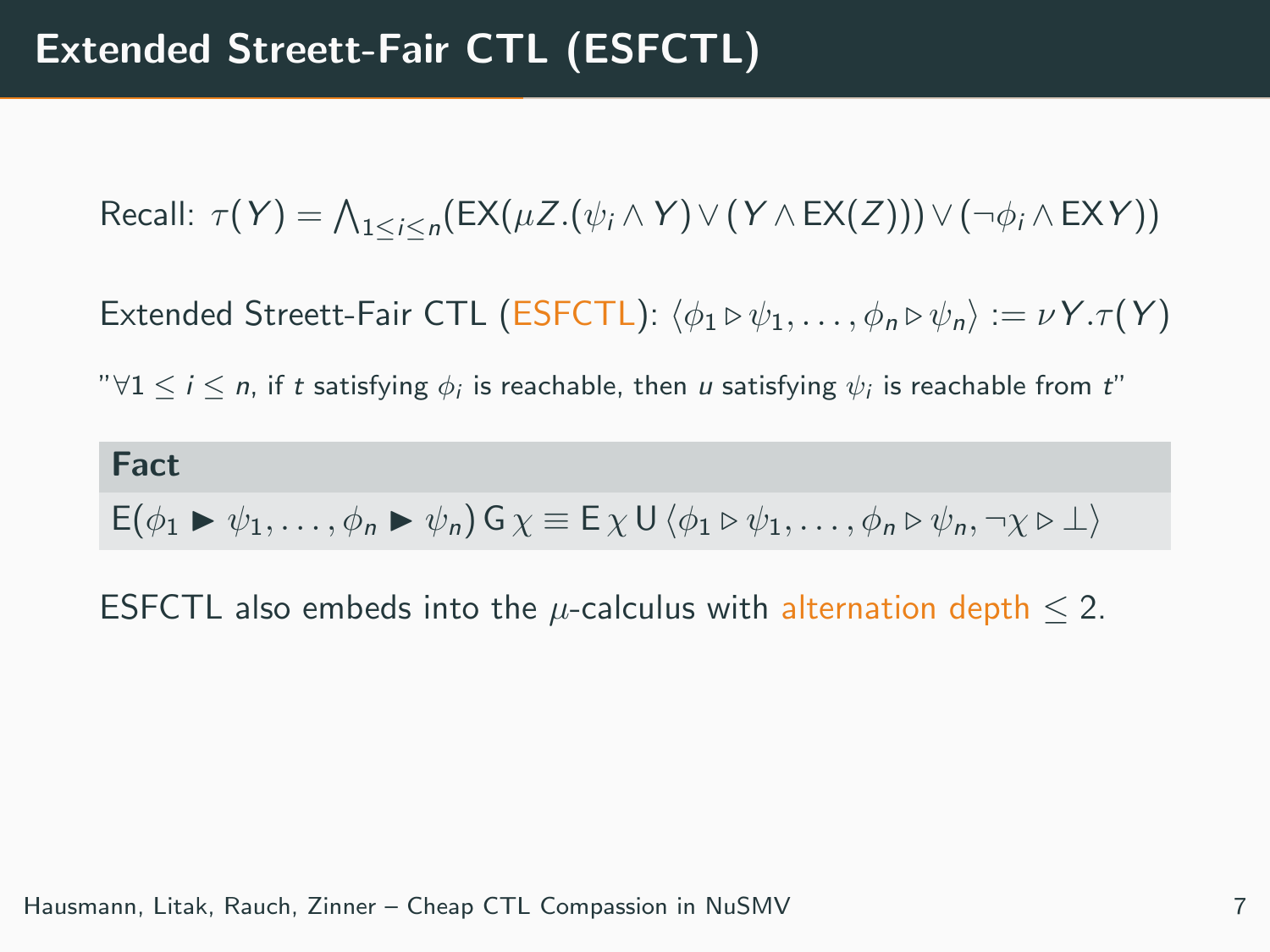Recall:  $\tau(Y) = \bigwedge_{1 \leq i \leq n} (\mathsf{EX}(\mu Z . (\psi_i \wedge Y) \vee (Y \wedge \mathsf{EX}(Z))) \vee (\neg \phi_i \wedge \mathsf{EX} Y))$ 

Extended Streett-Fair CTL (ESFCTL):  $\langle \phi_1 \triangleright \psi_1, \ldots, \phi_n \triangleright \psi_n \rangle := \nu Y \cdot \tau(Y)$ 

" $\forall 1 \leq i \leq n$ , if  $t$  satisfying  $\phi_i$  is reachable, then  $u$  satisfying  $\psi_i$  is reachable from  $t$ "

Fact  $E(\phi_1 \triangleright \psi_1, \ldots, \phi_n \triangleright \psi_n) G_Y \equiv E_Y \cup \langle \phi_1 \triangleright \psi_1, \ldots, \phi_n \triangleright \psi_n, \neg \chi \triangleright \bot \rangle$ 

ESFCTL also embeds into the  $\mu$ -calculus with alternation depth  $\leq$  2.

Corollary of [Rabinovich & Schnoebelen, 2006] For all  $n \in \mathbb{N}$ , (E)SFCTL<sub>n+1</sub> is more expressive than (E)SFCTL<sub>n</sub>.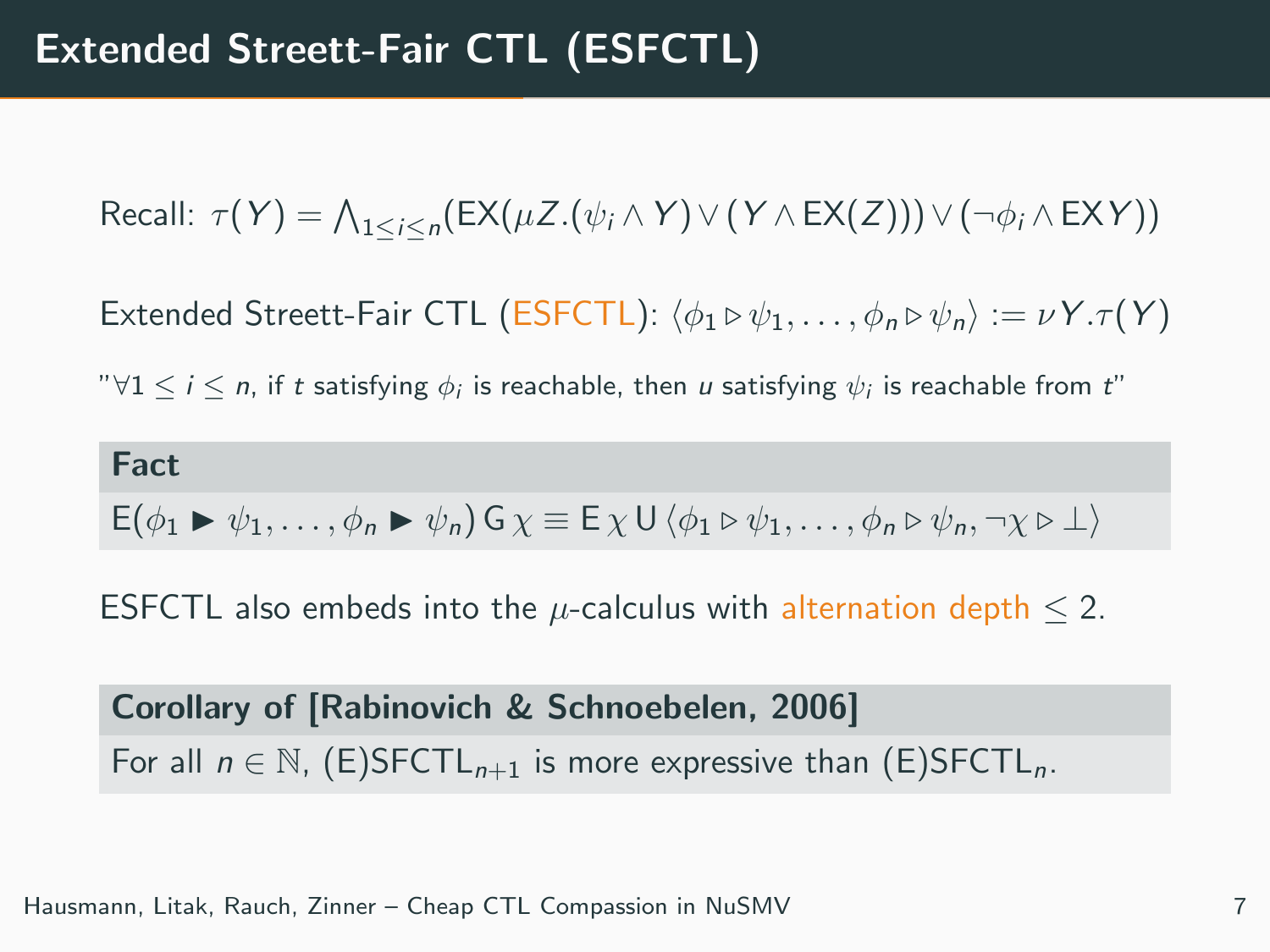# Extended Streett-Fair CTL (ESFCTL): Examples



Does ESFCTL embed into CTL<sup>∗</sup> ? Conjecture: No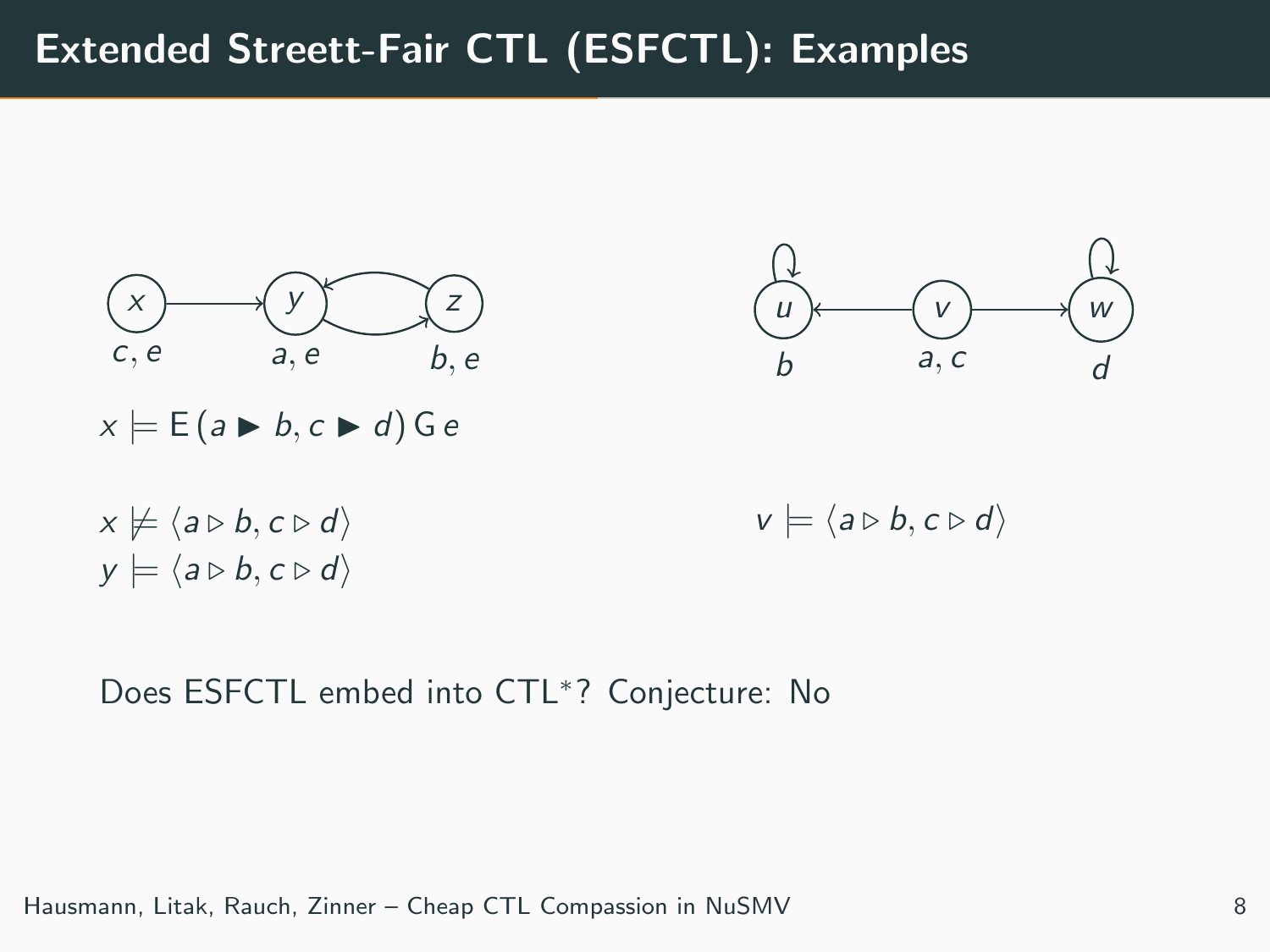NuSMV<sup>sf</sup> adds syntax and BDD-based model checking for ESFCTL, e.g.:

```
function EXTENDEDSTREETTFAIR((\phi_1, \psi_1), \ldots, (\phi_n, \psi_n))y \leftarrow BDD for 'true'
y' \leftarrow \text{BDD} for 'false'
while y \neq y' do
      y' \leftarrow yy \leftarrow BDD for 'true'
     for i = 1 n \, \text{do}z \leftarrow \mathrm{EU}(y', \psi_i \wedge y')y \leftarrow y \wedge (EX(z) \vee (\neg \phi_i \wedge EX(y')))return y
```
Sources available at <https://git8.cs.fau.de/software/nusmvf>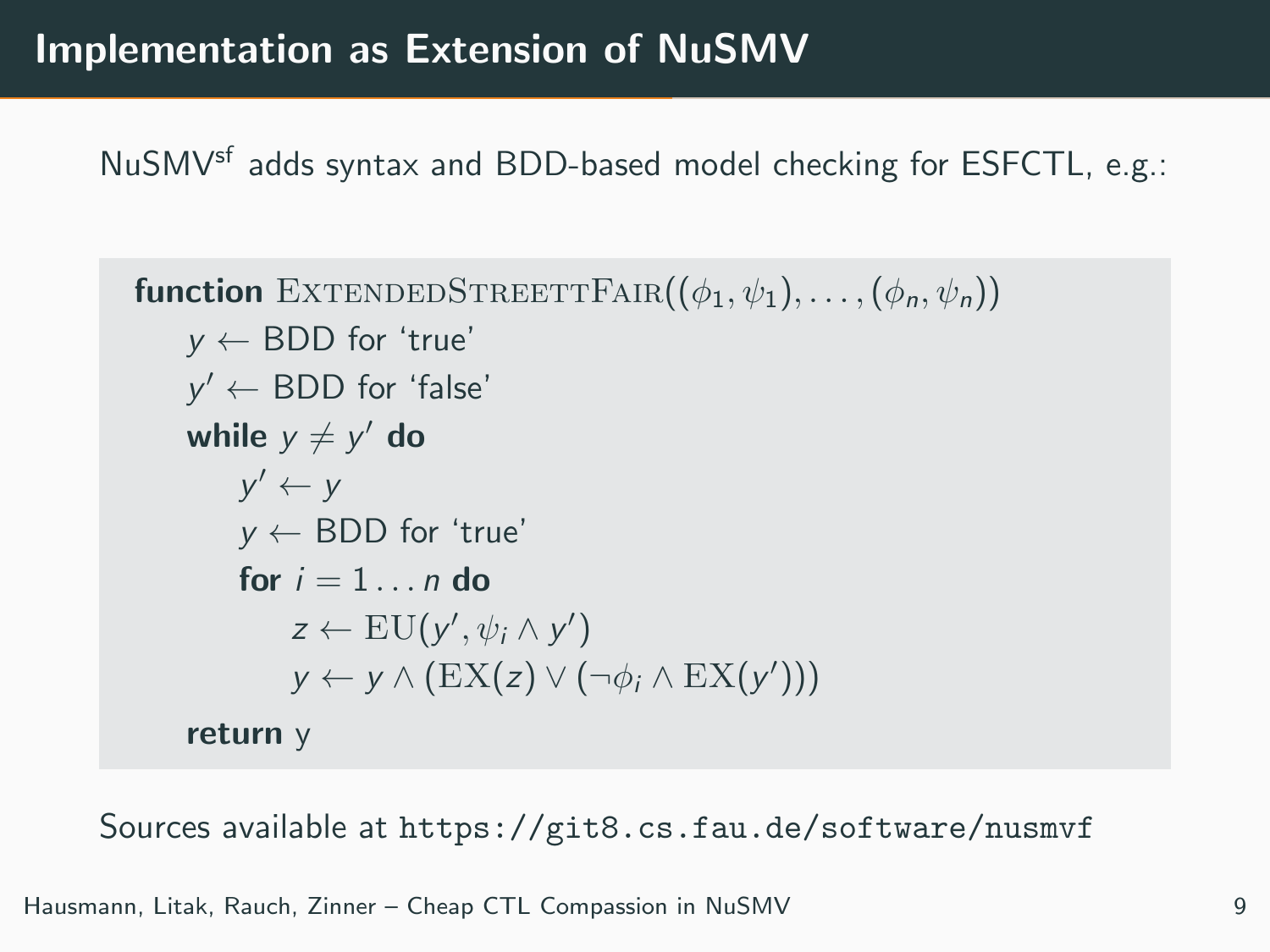We check various models against SFCTL-formulas  $(=$  solve parity games with 2 priorities)

Artifact at <https://doi.org/10.6084/m9.figshare.9977510>

- Compared model checkers / parity game solvers
	- $-$  Explicit parity game solver <code>PGSolver $^1$ </code> (OCaml): PGSolver(zlk), PGSolver(mc)
	- $-$  Explicit parity game solver Oink $^2$  (C++): Oink(zlk), Oink(pp)
	- $-$  BDD-based parity game solvers<sup>3</sup> (Python): BDD(zlk), BDD(fpi)
	- BDD-based SFCTL model checker NuSMV<sup>sf</sup> (C)

<sup>1</sup><https://github.com/tcsprojects/pgsolver>

<sup>2</sup><https://github.com/trolando/oink>

<sup>3</sup> [Sanchez & Wesselink & Willemse, 2018]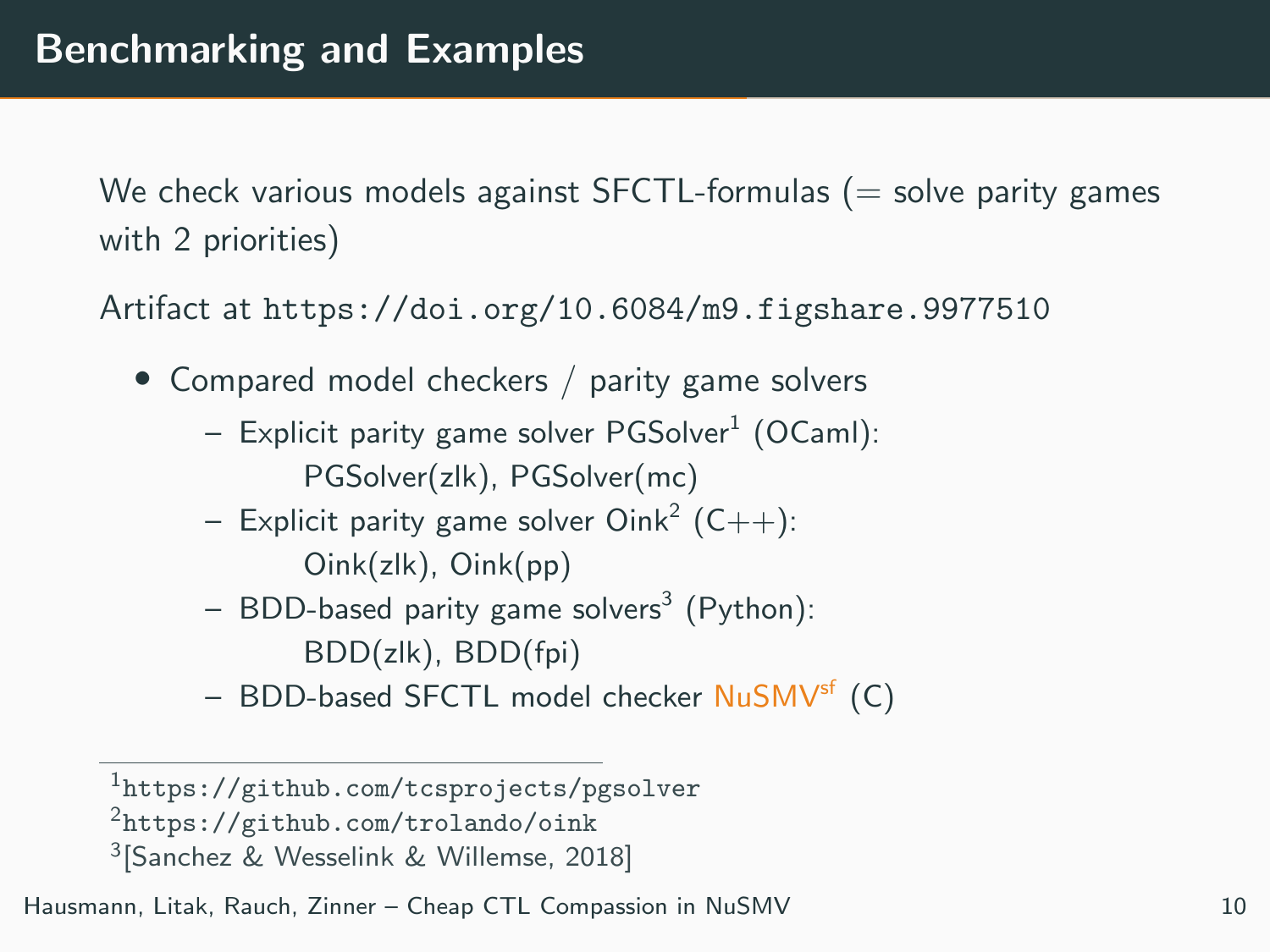Check model of FIFO elevator control system with n stages against

$$
\mathsf{AG} \bigwedge_{i \leq n} \neg \mathsf{E}(\top \blacktriangleright \mathsf{isPressed}(i)) \mathsf{G} \neg \mathsf{isAt}(i)
$$

| $\sqrt{n}$     | PGSolver(zlk)    |                  | Oink(zlk) |         | <b>NuSMV<sup>sf</sup></b> |        |
|----------------|------------------|------------------|-----------|---------|---------------------------|--------|
|                | Time             | Memory           | Time      | Memory  | Time                      | Memory |
| 3              | 0.009            | 9836             | 0.002     | 5080    | 0.009                     | 17272  |
| 4              | 0.046            | 12656            | 0.003     | 5672    | 0.028                     | 17852  |
| 5              | 1.252            | 33888            | 0.009     | 7800    | 0.112                     | 19832  |
| 6              | 73.370           | 168624           | 0.070     | 27824   | 0.758                     | 25480  |
| $\overline{7}$ | $\dagger \tau$   | $\dagger$ $\tau$ | 0.771     | 189980  | 2.904                     | 50792  |
| 8              | $\dagger$ $\tau$ | $\dagger$ $\tau$ | 6.812     | 1671940 | 69.815                    | 67672  |
| 9              | Ťм               | Ťм               | Ťм        | Ťм      | Ťτ                        | Ťτ     |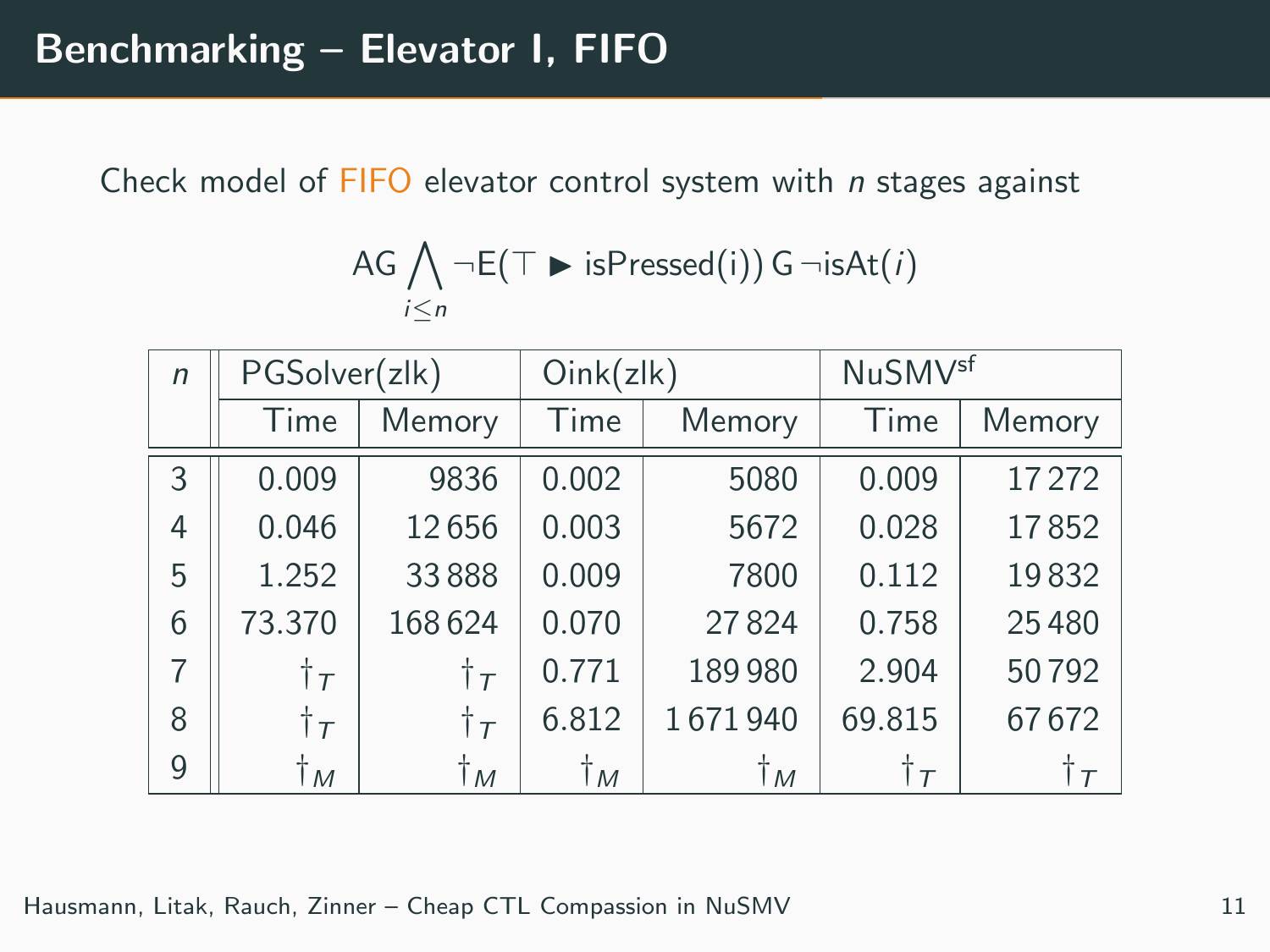Check model of  $LIFO$  elevator control system with  $n$  stages against

$$
\mathsf{AG} \bigwedge_{i \leq n} \neg \mathsf{E}(\top \blacktriangleright \mathsf{isPressed}(i)) \mathsf{G} \neg \mathsf{isAt}(i)
$$

| $\sqrt{n}$ | PGSolver(zlk) |          | Oink(zlk) |         | <b>NuSMV<sup>sf</sup></b> |        |
|------------|---------------|----------|-----------|---------|---------------------------|--------|
|            | Time          | Memory   | Time      | Memory  | Time                      | Memory |
| 3          | 0.007         | 9440     | 0.002     | 5184    | 0.012                     | 17260  |
| 4          | 0.022         | 12664    | 0.004     | 5676    | 0.033                     | 17836  |
| 5          | 0.149         | 30652    | 0.012     | 8324    | 0.137                     | 19748  |
| 6          | 1.440         | 171440   | 0.084     | 30916   | 0.477                     | 26824  |
| 7          | 14.744        | 1434396  | 4.005     | 203 280 | 2.073                     | 53876  |
| 8          | 167.345       | 13605024 | 11.249    | 1772448 | 71.507                    | 69800  |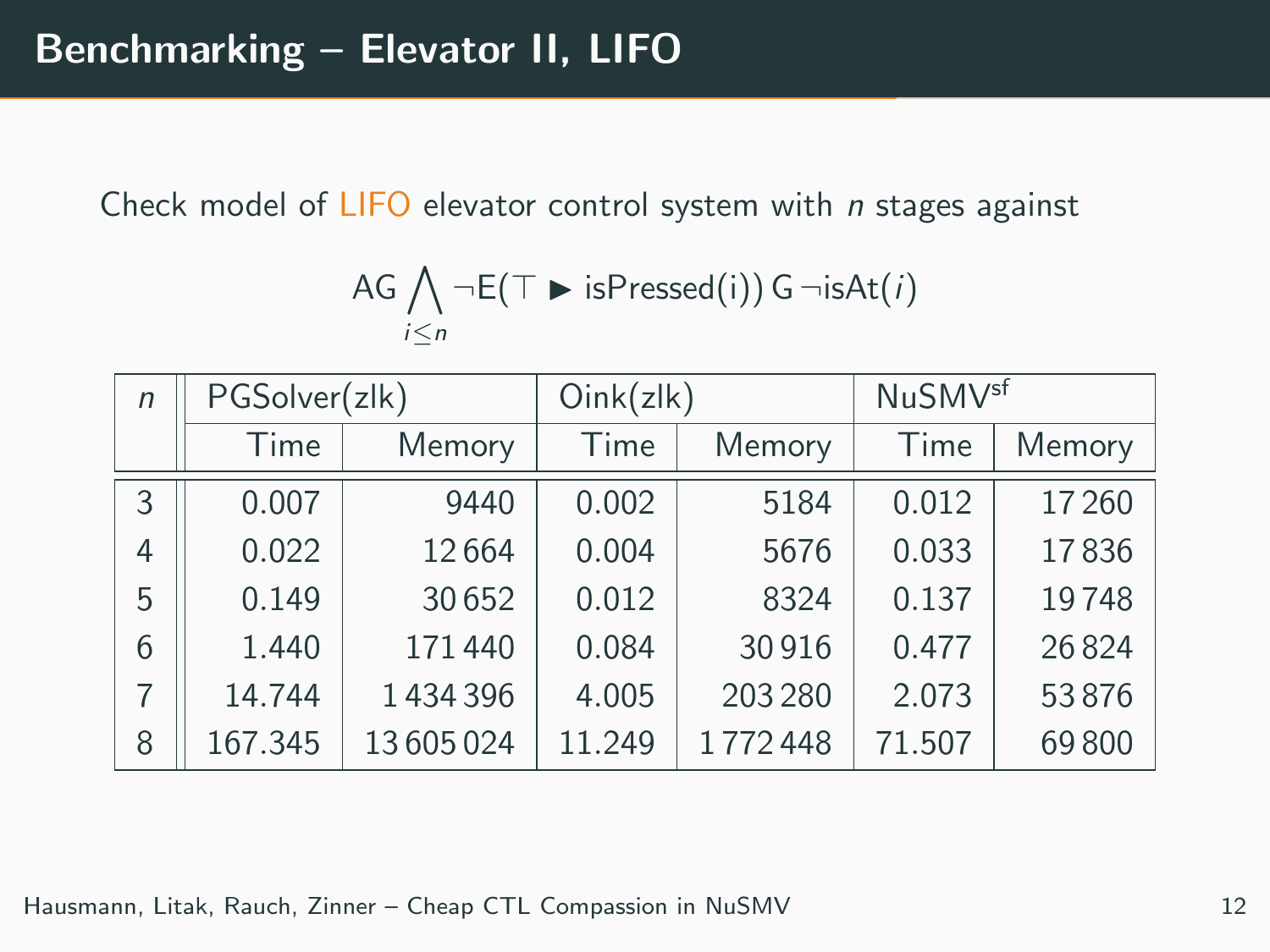## Benchmarking – Alternating Bit Protocol

#### Check model of alternating bit protocol against

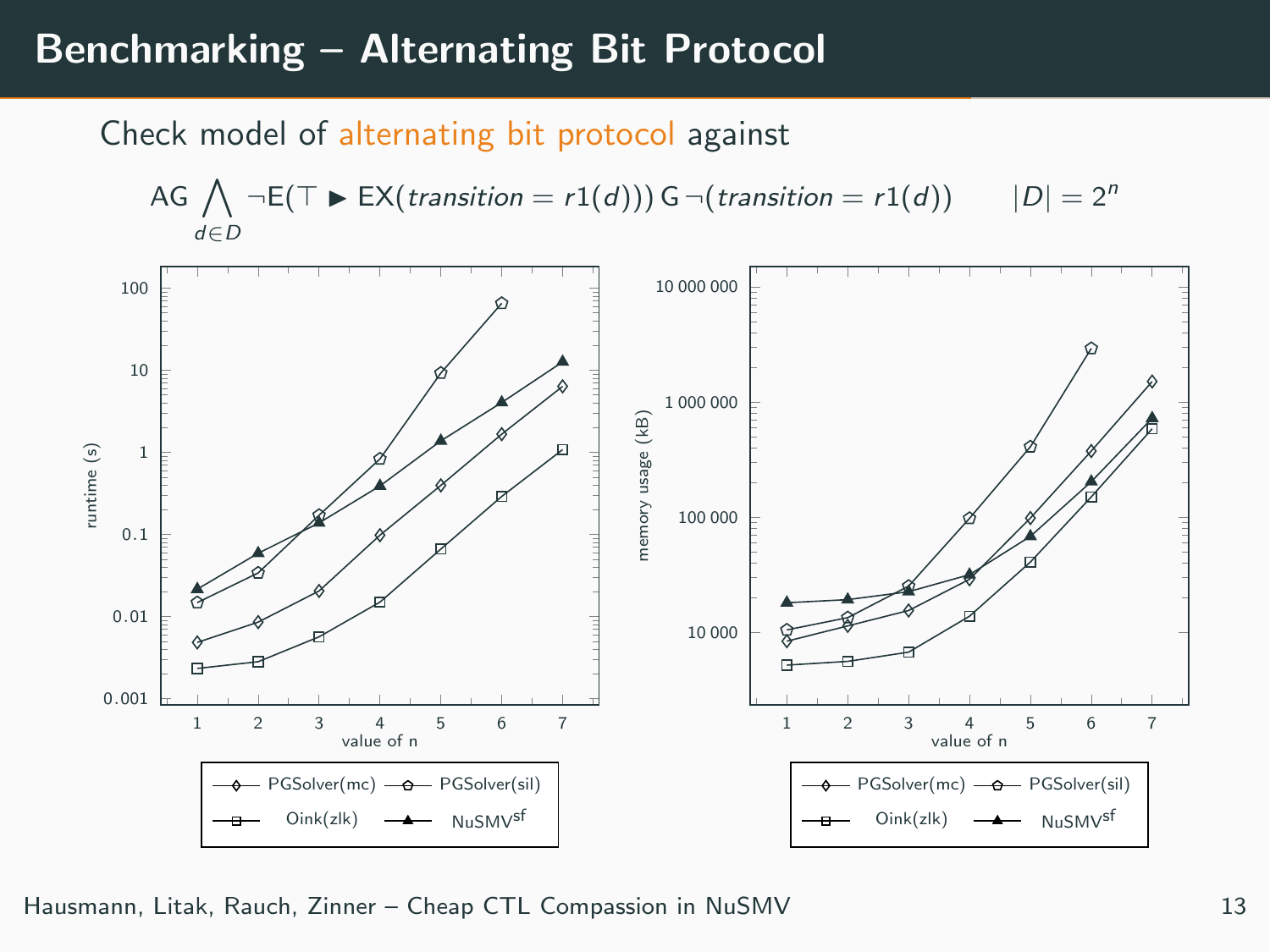## Benchmarking – Random Büchi Automata

Check random (non-)empty Büchi automata for non-emptiness, i.e. against  $E(T \triangleright f)$  G T

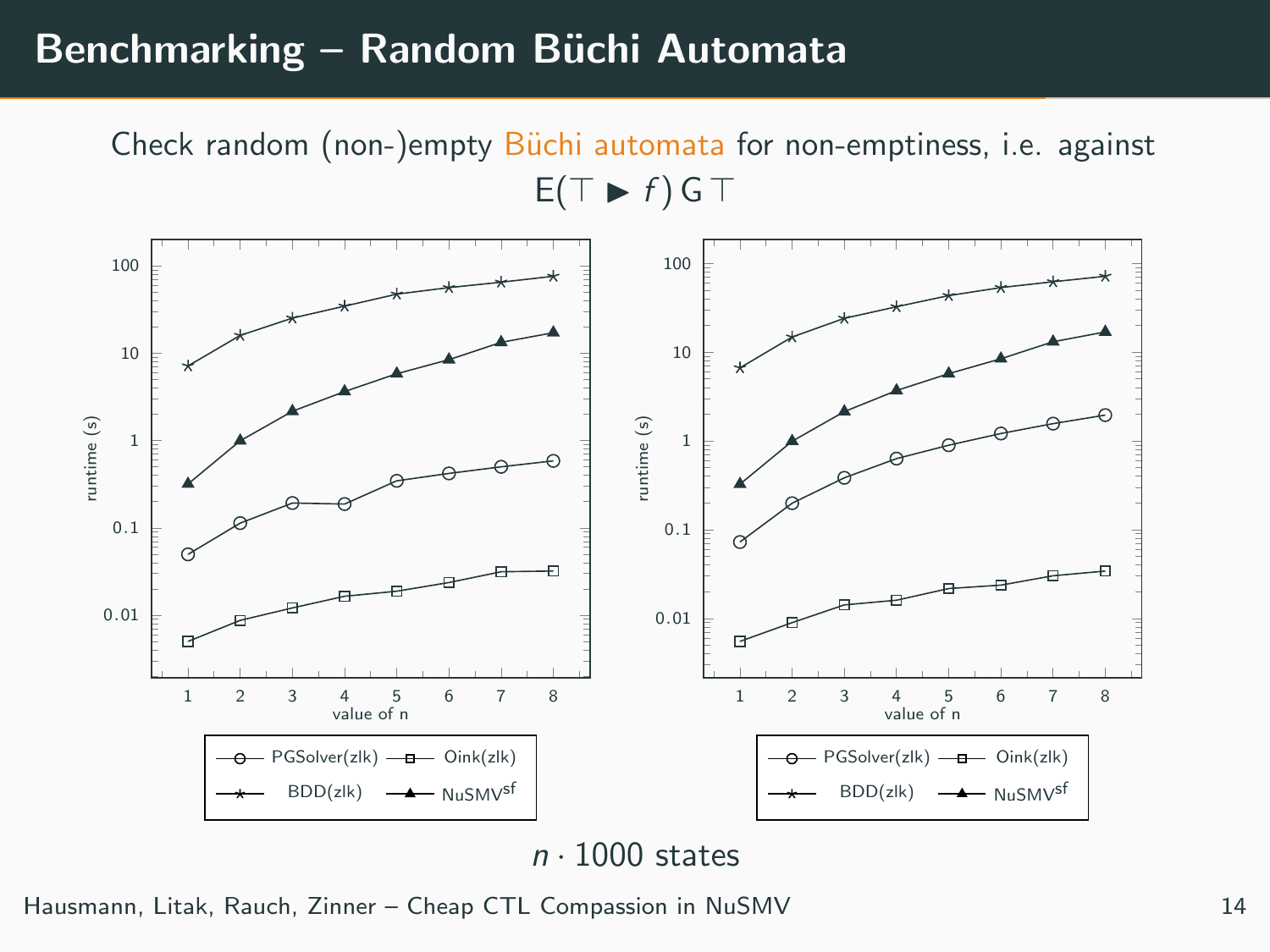## Benchmarking – Tree-shaped Parity Automata

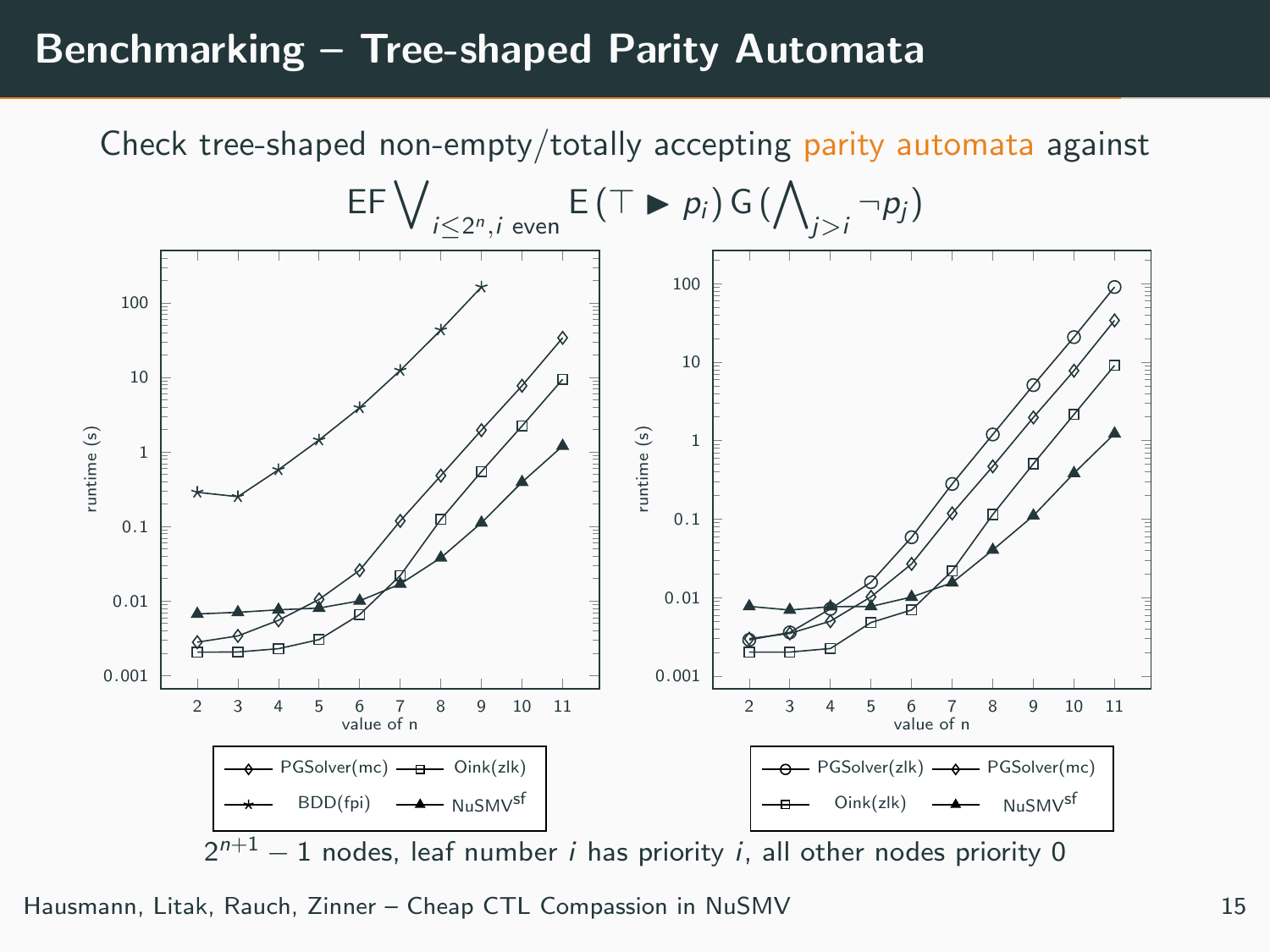## Benchmarking – Tree-shaped Streett Automata



 $2^{n+1}-1$  nodes, leaf number  $i$  belongs to  $p_i$ , root to  $q_j$  for all  $j$